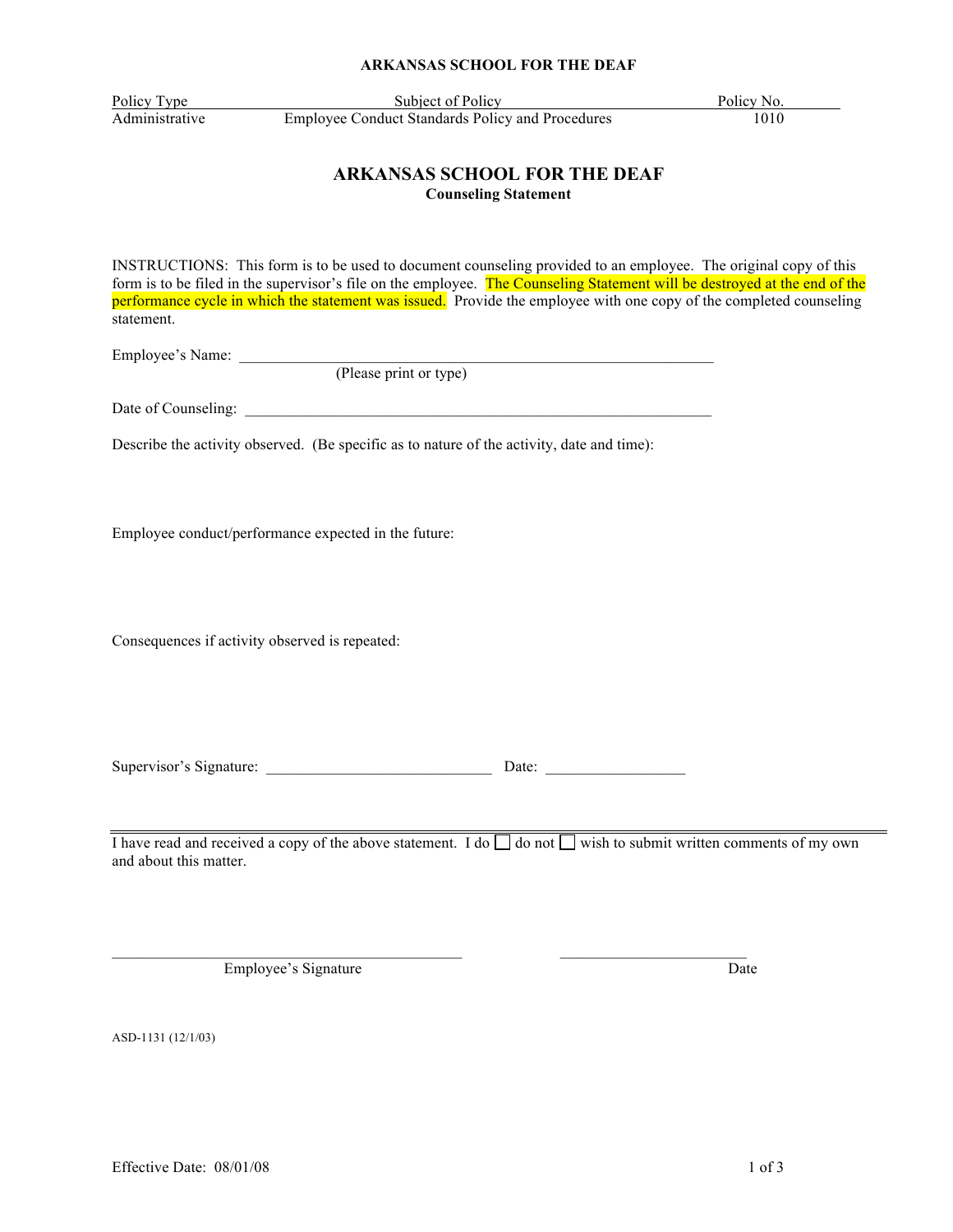#### **ARKANSAS SCHOOL FOR THE DEAF**

| <b>ARKANSAS SCHOOL FOR THE DEAF</b> |                                                                                                                                                                                                                                     |            |
|-------------------------------------|-------------------------------------------------------------------------------------------------------------------------------------------------------------------------------------------------------------------------------------|------------|
| Policy Type                         | Subject of Policy                                                                                                                                                                                                                   | Policy No. |
| Administrative                      | Employee Conduct Standards Policy and Procedures                                                                                                                                                                                    | 1010       |
|                                     | <b>Arkansas School for the Deaf</b><br><b>Notice of Disciplinary Action</b><br><b>ASD-1173</b>                                                                                                                                      |            |
|                                     | Employee's Name (Please type or print)                                                                                                                                                                                              |            |
|                                     |                                                                                                                                                                                                                                     |            |
| <b>PTS</b>                          | <b>LEVEL OF DISCIPLINE</b>                                                                                                                                                                                                          |            |
|                                     | progressive disciplinary purposes.<br>counted for progressive disciplinary purposes.<br>counted for progressive disciplinary purposes.                                                                                              |            |
|                                     | Number of Points accumulated prior to this violation ___________________________<br>Level of discipline and points assigned for this violation _______________<br>Number of points accumulated with this violation                  |            |
| 1.                                  |                                                                                                                                                                                                                                     |            |
| $\overline{2}$ .<br>3.              | Policy and Standard violated:<br>Cause for disciplinary action (Be specific as to nature of offense, date and time):<br>Number of and date (s) of prior violation(s) utilized for point accumulation and/or progressive discipline: |            |
| 4.                                  | <u> 1989 - Johann Stoff, amerikansk politiker (d. 1989)</u>                                                                                                                                                                         |            |
| 5.                                  |                                                                                                                                                                                                                                     |            |
|                                     |                                                                                                                                                                                                                                     |            |

 $\mathcal{L}_\text{max}$ Supervisor's Signature and Date

 $\mathcal{L}_\text{max}$  , which is a set of the set of the set of the set of the set of the set of the set of the set of the set of the set of the set of the set of the set of the set of the set of the set of the set of the set of HR Manager's Signature and Date

I have read and received a copy of the above statements and have knowledge of the ASD Uniform Internal Grievance Procedure Policy 1014. Probationary status employees are not eligible to receive the ASD Uniform Internal Grievance Procedure Policy 1014. My signature below denotes only knowledge of actions taken and does not necessarily imply agreement.

Comments:

Employee's Signature and Date

Cc: Employee Originating Supervisor **ORIGINAL TO**: Personnel Office